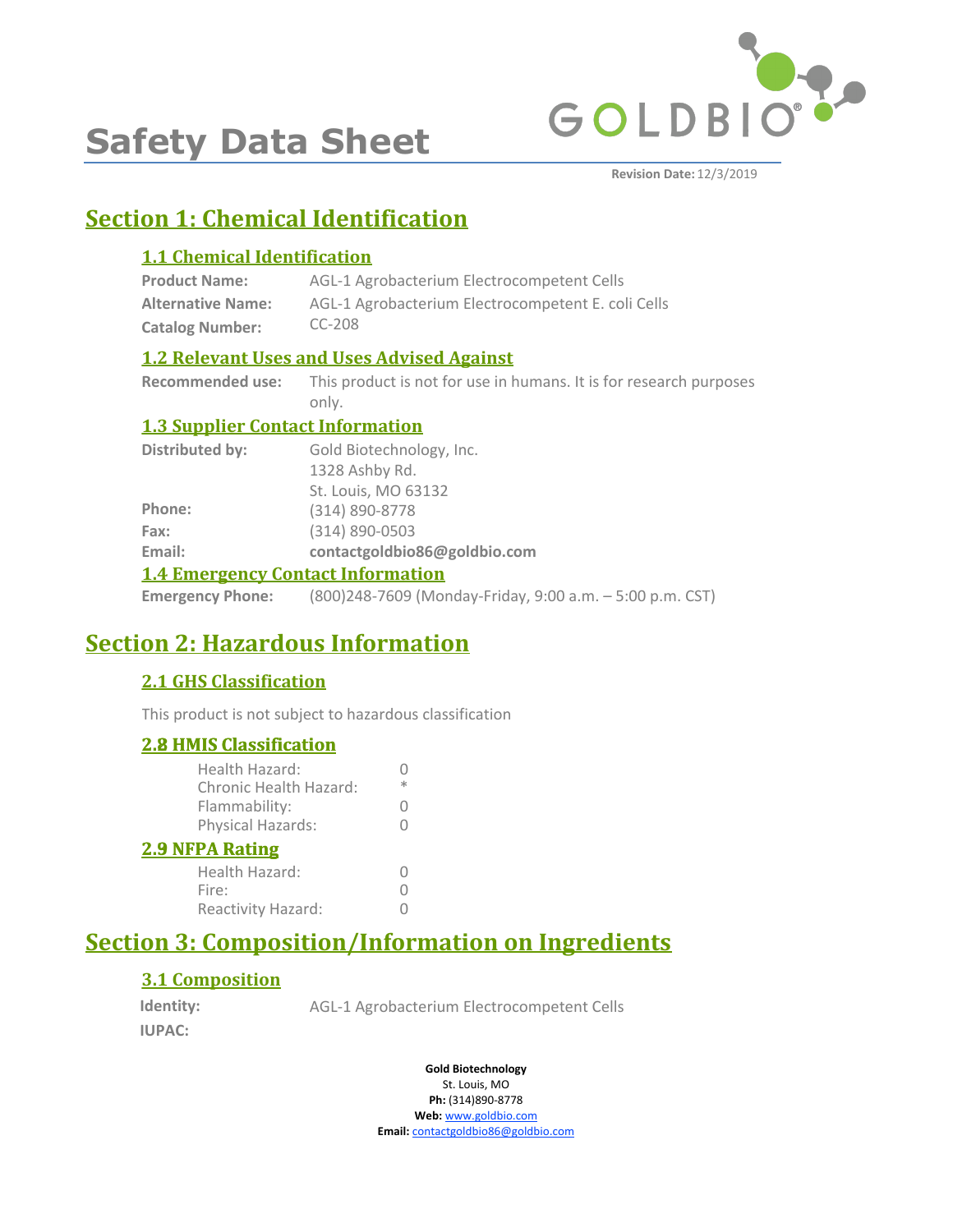**Synonyms: CAS Number: Molecular Formula:**

**Molecular Weight:**

# **Section 4: First Aid Measures**

# **4.1 Detailed First Aid Measures**

| Inhalation:                | If breathed in, move person into fresh air. If not breathing, give<br>artificial respiration. Consult a physician.                                    |
|----------------------------|-------------------------------------------------------------------------------------------------------------------------------------------------------|
| Skin:                      | Immediately wash skin copiously with soap and water. Take victim<br>immediately to hospital. Consult a physician.                                     |
| Eye:                       | Immediately rinse out with water for at least 15 minutes. Assure<br>adequate flushing by separating the eyelids with fingers. Consult a<br>physician. |
| Ingestion:                 | Wash out mouth with water. Drink plenty of water. Consult a<br>physician. Never give anything by mouth to an unconscious person.                      |
| <b>Notes to Physician:</b> | Treat symptomatically and supportively.                                                                                                               |

AGL-1 Agrobacterium Electrocompetent E. coli Cells

# **4.2 Most Important Symptoms And Effects, Either Acute Or Delayed**

The most important known symptoms and effects are described in the labeling (see section2). And /or in section 11.

# **4.3 Indication of immediate medical attention and special treatment needed**

Not available

# **Section 5: Fire Fighting Measures**

# **5.1 Conditions of flammability:**

Not flammable or combustible.

### **5.2 Suitable extinguishing media:**

Use water spray, alcohol-resistant foam, dry chemical or carbon dioxide.

### **5.3 Specific hazards arising from the chemical**

During a fire, highly toxic gases may be generated by thermal decomposition or combustion – Unknown.

### **5.4 Specific protective actions for fire-fighters:**

Wear self-contained breathing apparatus and protective clothing to prevent contact with skin and eyes.

# **Section 6: Accidental Release Measures**

# **6.1 Personal precautions, protective equipment and emergency procedures:**

Use personal protective equipment. Avoid breathing vapors, mist or gas. Ensure adequate ventilation.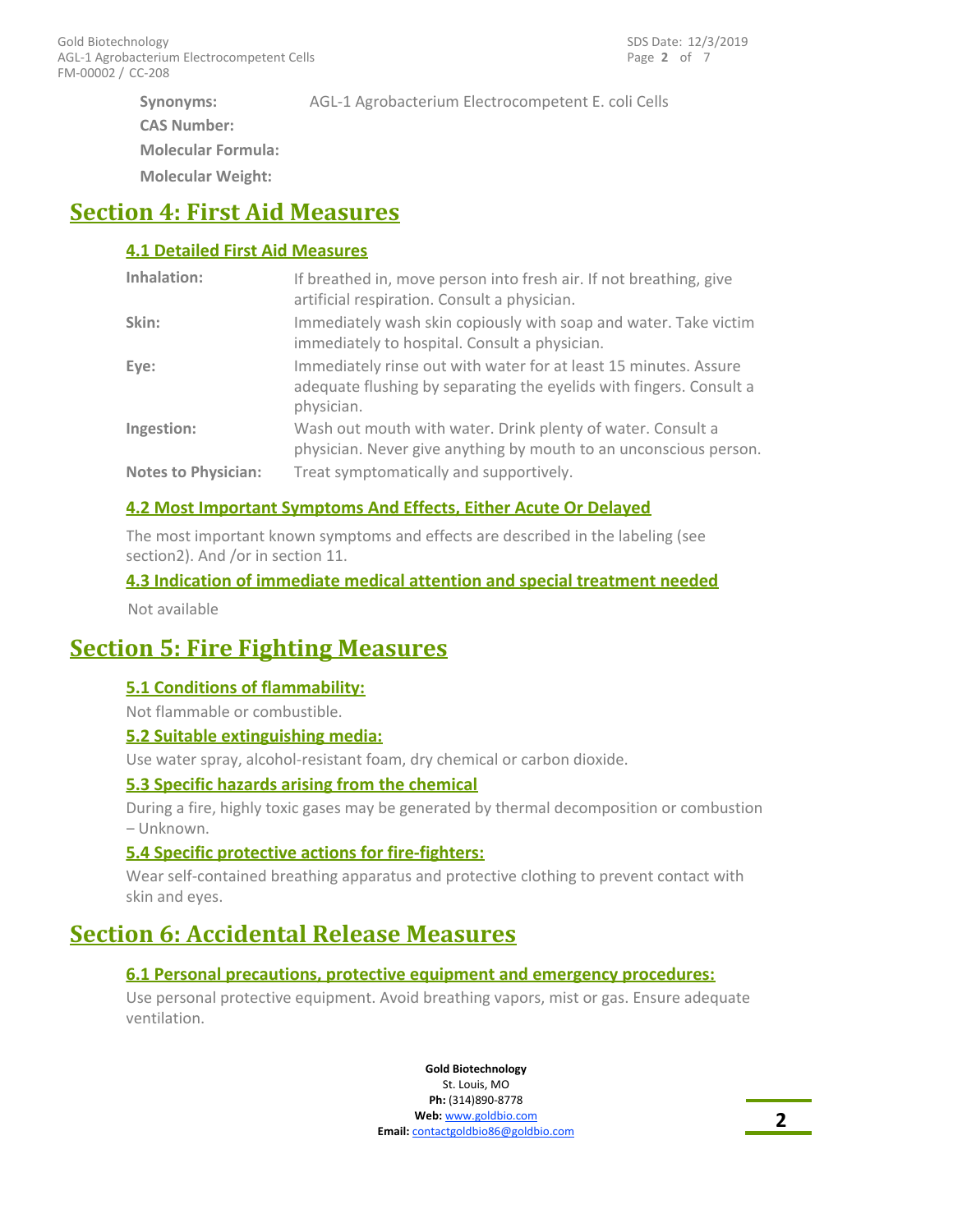# **6.2 Environmental precautions:**

Do not let product enter drains.

### **6.3 Methods and materials for containment and cleaning up:**

Soak up with absorbent material, discard.

# **Section 7: Handling and Storage**

### **7.1 Precautions for safe handling:**

Always wear personal protective equipment (PPE, see section 8).

#### **7.2 Conditions for safe storage, including and incompatibilities:**

Keep container tightly closed.

Store the kit at -80°C.

# **Section 8: Exposure Controls / Personal Protection**

### **8.1 Control Parameters:**

Contains no substances with occupational exposure limit values.

### **8.2: Appropriate engineering controls:**

Contains no substances with occupational exposure limit values.

### **8.3 Personal Protective Equipment (PPE):**

**Eye/Face Protection:** Safety glasses with side-shields conforming to EN166. Use equipment for eye protection tested and approved under appropriate government standards such as NIOSH (US) or EN 166(EU).

**Skin Protection:** Handle with gloves. Gloves must be inspected prior to use. Use proper glove removal technique - without touching outer surface of glove - to avoid skin contact with this product. Dispose of contaminated gloves after use in accordance with applicable laws and good laboratory practices. Wash and dry hands. The type of protective equipment must be selected according to the concentration and amount of the dangerous substance at the specific workplace.

**Respiratory Protection:** Where risk assessment shows air-purifying respirators are appropriate use a full-face particle respirator type N100 (US) or type P3 (EN 143) respirator cartridges as a backup to engineering controls. If the respirator is the sole means of protection, use a full-face supplied air respirator. Use respirators and components tested and approved under appropriate government standards such as NIOSH (US) or CEN (EU).

**Other Protective Clothing or Equipment:** Wear appropriate protective clothing to prevent exposure.

| <b>Control Parameters - Workplace</b> |               | <b>Control</b> |                                    |                                                      |
|---------------------------------------|---------------|----------------|------------------------------------|------------------------------------------------------|
| Component:                            | CAS-No:       | <b>Value:</b>  | <b>Parameters:</b>                 | <b>Basis:</b>                                        |
| Glycerol                              | $56 - 81 - 5$ | TWA:<br>TWA:   | 15 mg/m <sup>3</sup><br>5 mg/m $3$ | mist, total particulate<br>mist, respirable fraction |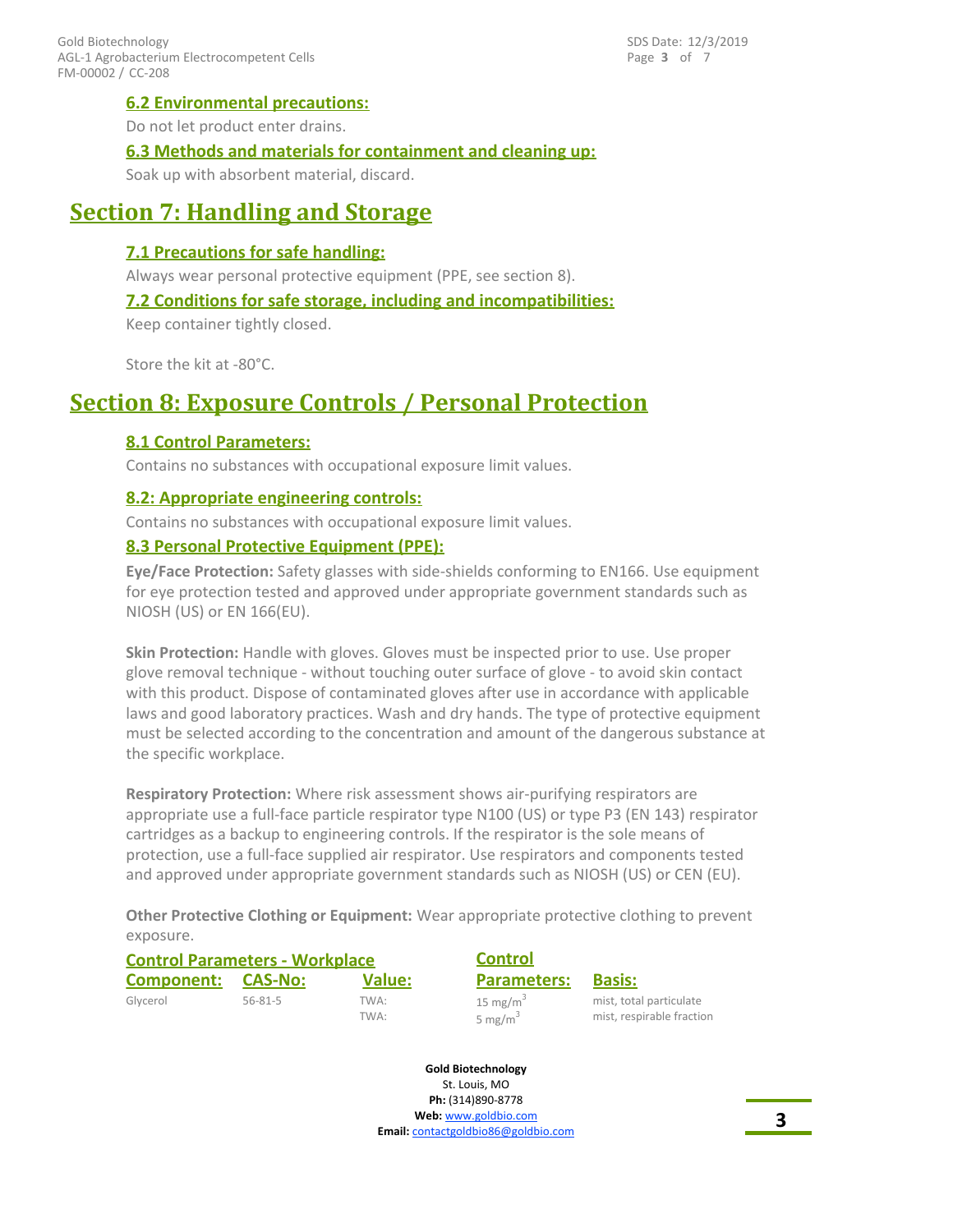Page **4** of 7 SDS Date: 12/3/2019

# **Section 9: Physical and Chemical Properties**

# **9.1 General chemical and physical properties**

| Appearance:                                      | Liquid        |
|--------------------------------------------------|---------------|
| Odor:                                            | Odorless      |
| <b>Odor Threshold:</b>                           | Not Available |
| pH:                                              | Not Available |
| <b>Melting Point:</b>                            | Not Available |
| <b>Freezing Point:</b>                           | Not Available |
| <b>Boiling Point/Range:</b>                      | Not Available |
| <b>Flash Point:</b>                              | Not Available |
| <b>Evaporation Rate:</b>                         | Not Available |
| Lower Explosion Limit: Not Available             |               |
| <b>Upper Explosion Limit: Not Available</b>      |               |
| <b>Vapor Pressure:</b>                           | Not Available |
| <b>Vapor Density:</b>                            | Not Available |
| <b>Relative Density:</b>                         | Not Available |
| Solubility:                                      | Not Available |
| <b>Partition Coefficient</b><br>n-octanol/water: | Not Available |
| <b>Auto-Ignition</b><br>Temperature:             | Not Available |
| Decomposition<br>Temperature:                    | Not Available |
| <b>Viscosity:</b>                                | Not Available |

# **Section 10: Stability and Reactivity Data**

### **10.1 Reactivity:**

#### Not available

### **10.2 Chemical Stability:**

Stable under recommended storage conditions.

### **10.3 Possibility of hazardous reactions:**

Not available.

### **10.4 Conditions to avoid:**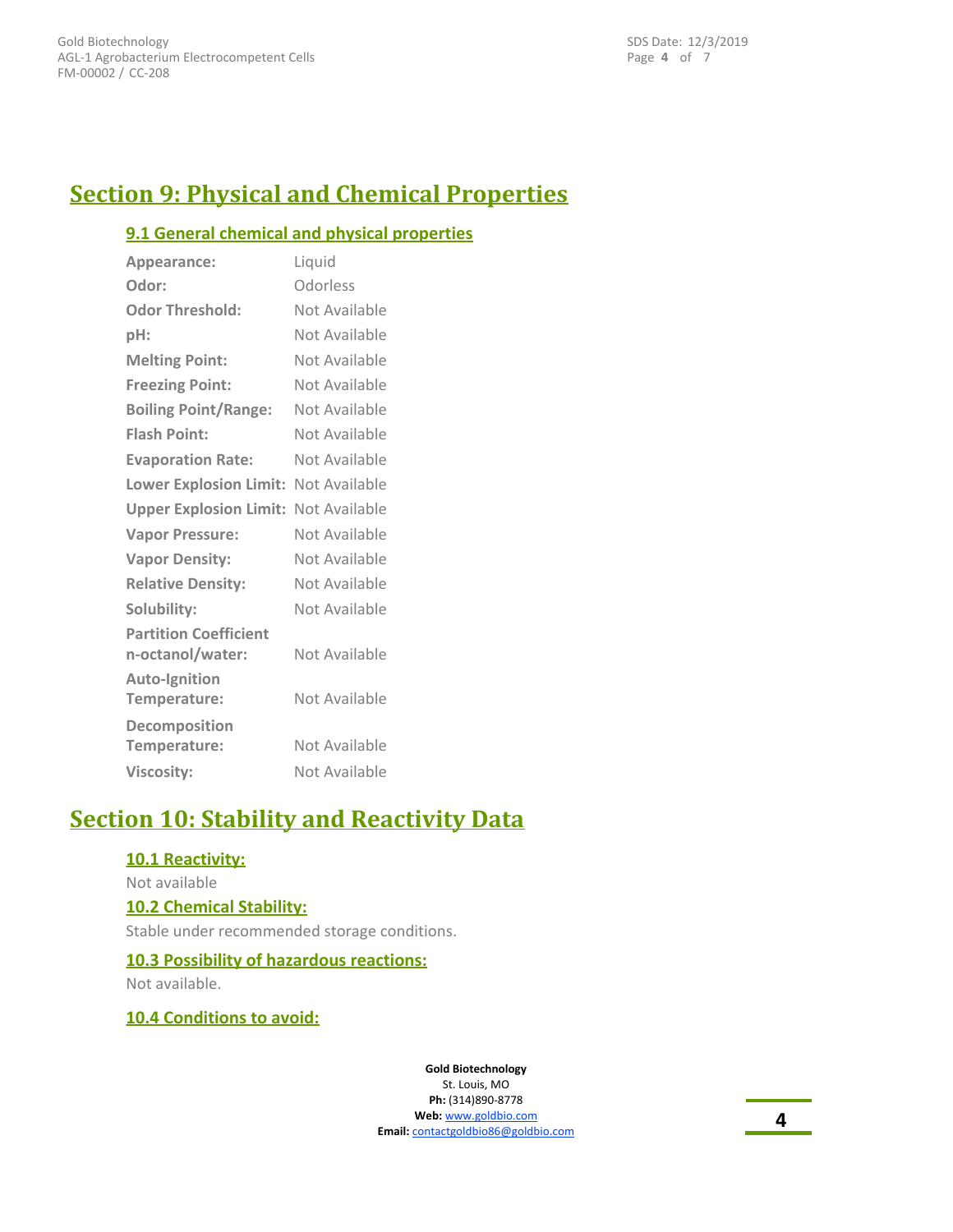FM-00002 / CC-208 Gold Biotechnology AGL-1 Agrobacterium Electrocompetent Cells Page **5** of 7 SDS Date: 12/3/2019

Incompatible materials.

#### **10.5 Incompatible materials:**

Strong oxidizing agents.

#### **10.6 Hazardous decomposition products:**

Hazardous decomposition products formed under fire conditions. - Unknown.

# **Section 11: Toxicological Information**

**11.1 Toxicological effects**

**Acute toxicity:**

**Skin corrosion/irritation:**

Not available.

**Respitory or skin sensitization:**

Not available.

**Germ cell mutagenicity:**

Not available.

**Carcinogenicity:**

| IARC:                         | No component of this product present at levels greater than or equal<br>to 0.1% is identified as probable, possible or confirmed human<br>carcinogen by IARC.  |  |
|-------------------------------|----------------------------------------------------------------------------------------------------------------------------------------------------------------|--|
| <b>ACGIH:</b>                 | No component of this product present at levels greater than or equal<br>to 0.1% is identified as probable, possible or confirmed human<br>carcinogen by ACGIH. |  |
| NTP:                          | No component of this product present at levels greater than or equal<br>to 0.1% is identified as probable, possible or confirmed human<br>carcinogen by NTP.   |  |
| OSHA:                         | No component of this product present at levels greater than or equal<br>to 0.1% is identified as a carcinogen or potential carcinogen by<br>OSHA.              |  |
| <b>Reproductive toxicity:</b> |                                                                                                                                                                |  |
| Not available                 |                                                                                                                                                                |  |

Not available.

**STOT-single exposure:**

Not available.

#### **STOT-repeated exposure:**

Not available.

#### **Aspiration hazard:**

Not available.

#### **Likely routes of exposure:**

Respiratory organs, mouth, skin, and eyes.

#### **Symptoms of exposure:**

To the best of our knowledge, the chemical, physical, and toxicological properties have

#### **Gold Biotechnology** St. Louis, MO

**Ph:** (314)890-8778 **Web:** www.goldbio.com

**Email:** contactgoldbio86@goldbio.com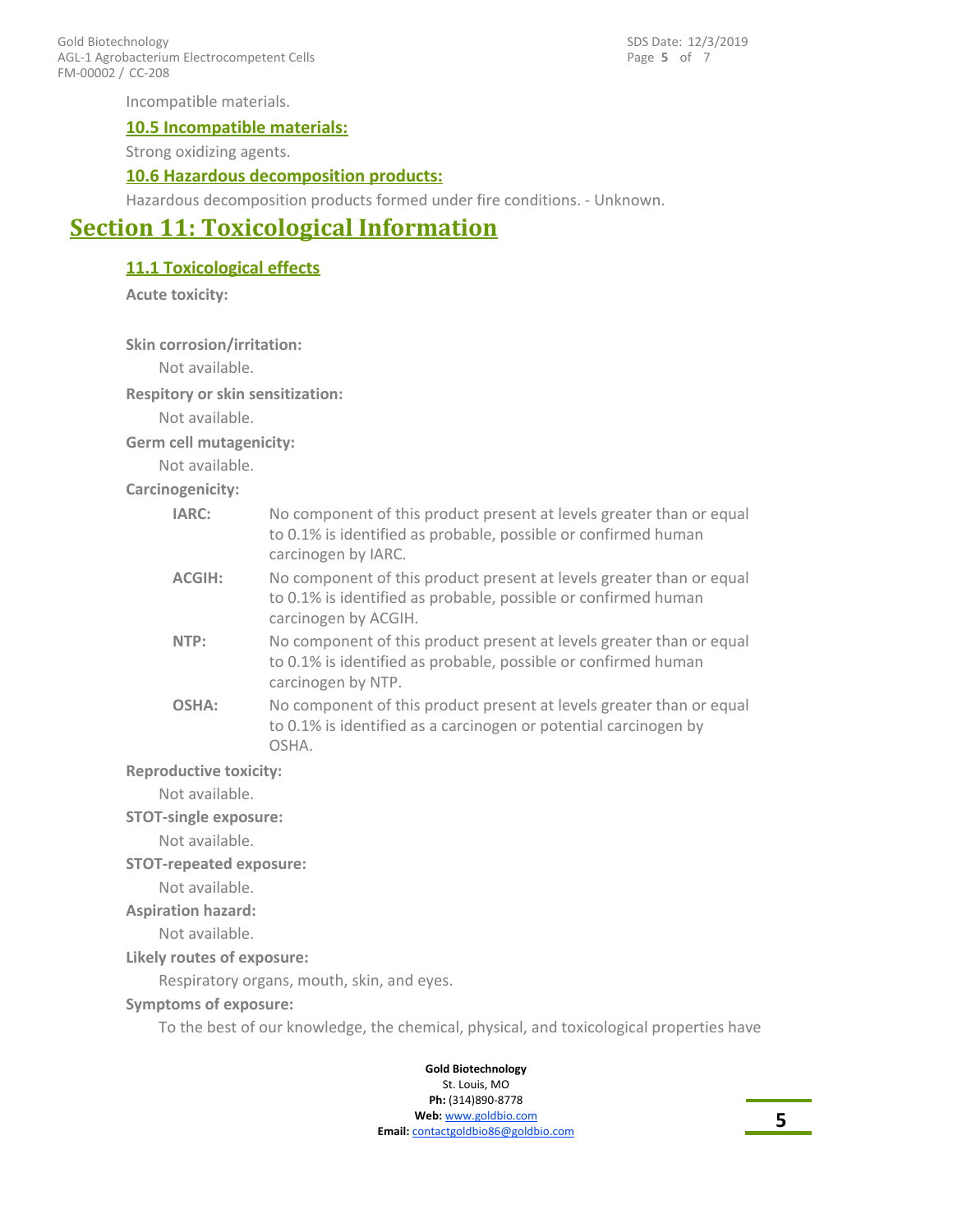FM-00002 / CC-208 Gold Biotechnology AGL-1 Agrobacterium Electrocompetent Cells Page **6** of 7 SDS Date: 12/3/2019

not been thoroughly investigated.

# **Section 12: Ecological Information**

**12.1 Toxicity:** Not available. **12.2 Persistence and degradability:** Inherent biodegradability. **12.3 Bioacumulative potential:** Does not bioaccumulate. **12.4 Mobility in soil:** Not available. **12.5 Other adverse effects:** None.

# **Section 13 Disposal Considerations**

Dispose of product in accordance with local rules and regulations.

# **Section 14: Transport Information**

### **14.1 US Department of Transportation (DOT)**

This material is considered to be non-hazardous for transport.

### **14.2 International Maritime Dangerous Goods (IMDG):**

This material is considered to be non-hazardous for transport.

### **14.2 International Air Transportation Association (IATA)**

This material is considered to be non-hazardous for transport.

# **Section 15: Regulatory Information**

#### **SARA 302 Components:**

SARA 302: No chemicals in this material are subject to the reporting requirements of SARA Title III, Section 302.

#### **SARA 313 Components:**

SARA 313: This material does not contain any chemical components with known CAS numbers that exceed the threshold (De Minimis) reporting levels established by SARA Title III, Section 313.

#### **SARA 311/312 Hazards:**

No SARA Hazards.

AGL-1 Agrobacterium Electrocompetent Cells **Massachusetts Right To Know Components:** CAS - No.

**Gold Biotechnology**